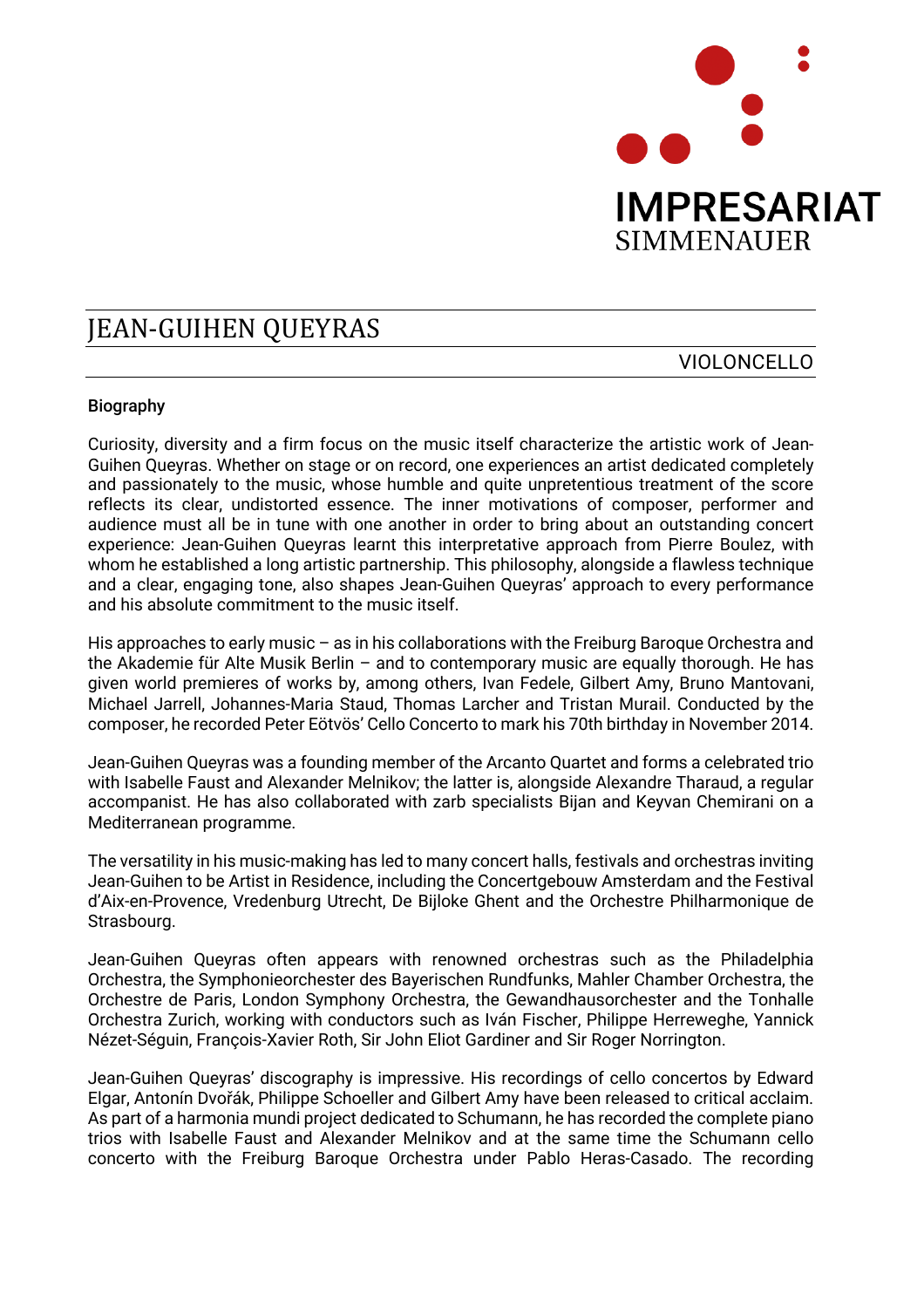

"THRACE - Sunday Morning Sessions" explores, in collaboration with the Chemirani brothers and Sokratis Sinopoulos, the intersections of contemporary music, improvisation and Mediterranean traditions. The upcoming season includes CD releases for the recording of works by composer Marin Marais with Alexandre Tharaud, as well as a release of the first recording by the "Invisible Stream" ensemble consisting of Jean-Guihen Queyras, Raphaël Imbert, Pierre-François Blanchard and Sonny Troupé. Jean-Guihen Queyras records exclusively for Harmonia Mundi.

Highlights in the 2022/23 season include concerts with his ensembles "Invisible Stream" and "Thrace", concert tours to Australia, Japan and Canada, invitations from the Prague Symphony Orchestra, the Bochumer Symphoniker, the Residentie Orkest Den Haag, the Philharmonisches Staatsorchester Hamburg, as well as chamber music concerts with Alexander Melnikov, Jörg Widmann, the Belcea Quartet, the Quatuor Modigliani and Isabelle Faust. Alongside Yuja Wang, Jean-Guihen Queyras has been selected as Spotlight Artist of the Toronto Symphony Orchestra for the upcoming season and will also be Resident Artist at the Cello Biennale Amsterdam.

Jean-Guihen Queyras holds a professorship at the University of Music Freiburg and is Artistic Director of the "Rencontres Musicales de Haute-Provence" festival in Forcalquier. He plays a 1696 instrument by Gioffredo Cappa, made available to him by the Mécénat Musical Société Générale.

## 2022/2023

This biography is to be reproduced without any changes, omissions or additions, unless expressly authorized by artist management.

Impresariat Simmenauer GmbH Kurfürstendamm 211 DE-10719 Berlin

+49 (0)30 41 47 81 710 www.impresariat-simmenauer.de